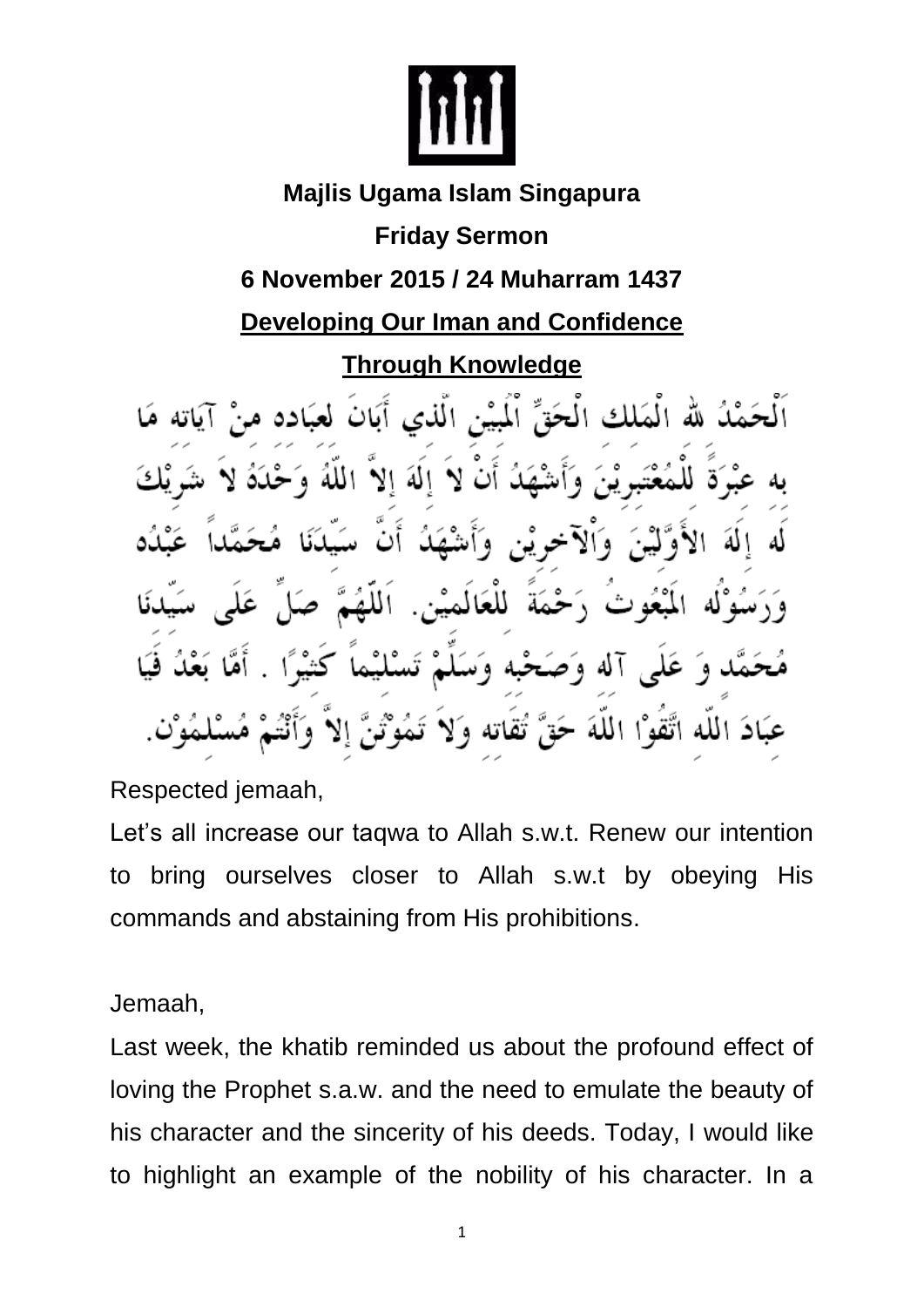hadith reported by Abu Dawud, once Rasulullah s.a.w. took Mu'az ibn Jabal r.a. by the hand and said: *"Oh Mu'az, by Allah I love you, and I advise you, O Mu'az, to never forget to recite (this supplication), after every prayer"*:

اللَّهُمَّ أَعِنِّى عَلَى ذِكْرِكَ وَشُكْرِكَ وَحُسْنِ عِبَادَتِكَ.

Which means: *"O Allah! Assist me in remembering You, in thanking You, and in worshipping You in the best of manners."*

This hadith, dear jemaah, teaches us several valuable lessons for us to reflect upon. First, look at how concerned Prophet Muhammad s.a.w. was toward those around him, especially the youth and teenagers. Rasulullah s.a.w. spoke to them with such gentleness and ihsan (compassion) so that the young man will be open to listen to what he has to say.

At the same time, this hadith is a reminder that it is obligatory upon us not to take a nonchalant attitude in our efforts to guide and remind the youth to constantly be close to Allah s.w.t.

We need to follow the footsteps of Rasulullah s.a.w. who was diligent yet patient in ensuring that the younger generation was equipped with the knowledge and religious guidance necessary to become people with firm iman and reputable character.

We need to always ask ourselves how we can play a role in encouraging those who are close to us to increase their

2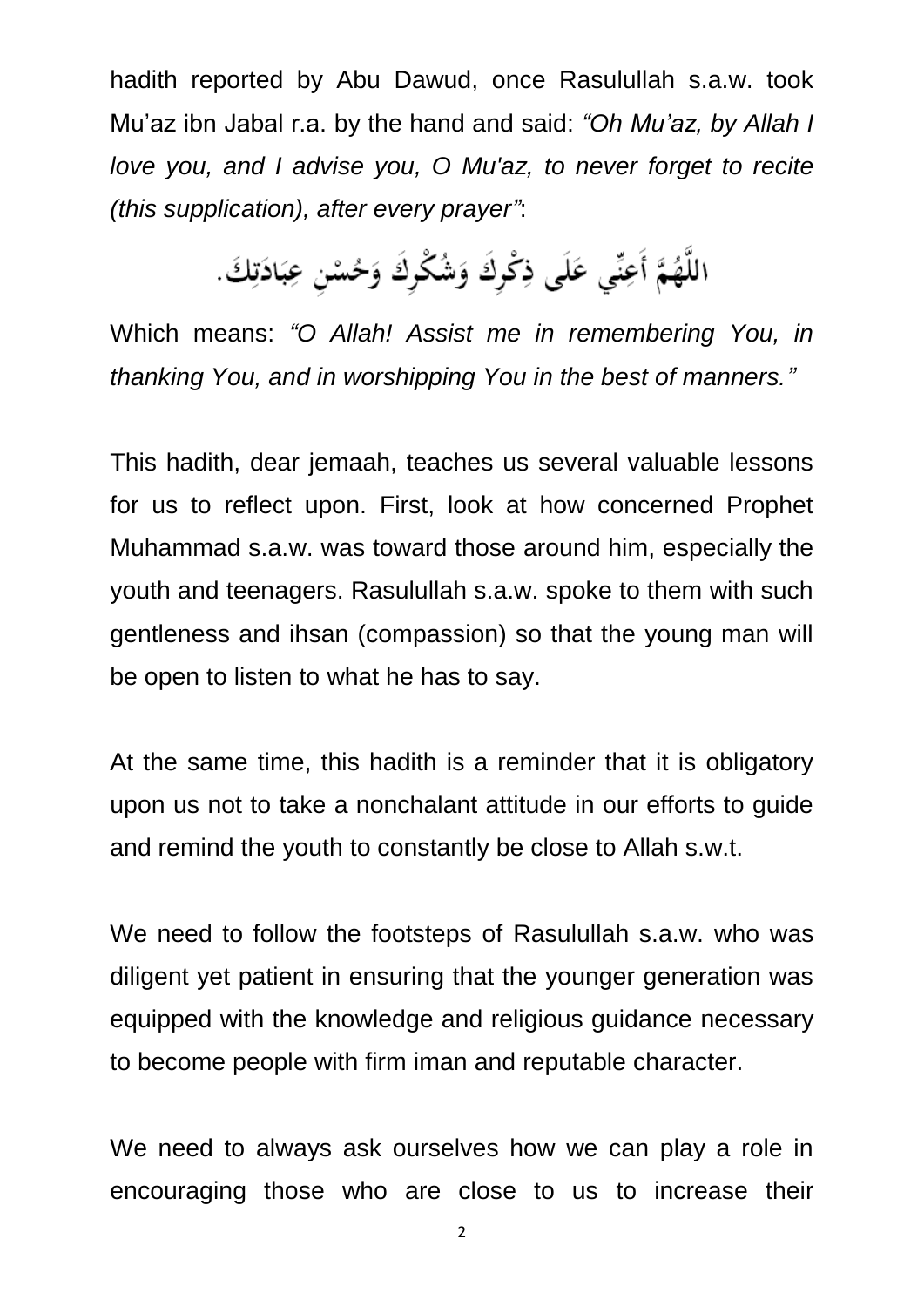knowledge and religious deeds. Realise that knowledge or ilm is the key to strengthening one's belief and iman. Allah s.w.t. says in surah Al-Hajj verse 54, regarding the merit of a knowledgeable person:

وَلِيَعْلَمَ ٱلَّذِينَ أُوتُواْ ٱلْعِلْمَ أَنَّهُ ٱلْحَقُّ مِن زَّبِّكَ فَيُؤْمِنُواْ بِهِهِ فَتُخْبِتَ لَهُ وَلَا وَلَا قَلْقَ لَهُمَادِ ٱلَّذِينَ ءَامَنُوٓا۟إِلَىٰ صِرَٰطٍ مُّسْتَقِيمٍ (6)

Which means: *"And so those who were given knowledge may know that it is the truth from your Lord and [therefore] believe in it, and their hearts humbly submit to it. And indeed is Allah the Guide of those who have believed to a straight path."*

In this verse, Allah s.w.t. states that knowledge is one of the factors through which a person gains confidence and strengthens his iman. Knowledge also gives one the ability to evaluate the plethora of religious information found online or in books. A knowledgeable individual is able to identify the truth from falsehood, and sieve the truth from doubtful information. This is the significance of having religious knowledge, for every individual. Knowledge is the reason why a person is guided and not let astray. It ensures that our lives have purpose and direction, and guided by good values.

Friday jemaah,

Every Muslim must have a correct understanding of his religion. We cannot simply follow blindly in religious deeds. Alhamdulillah, today we can find numerous religious classes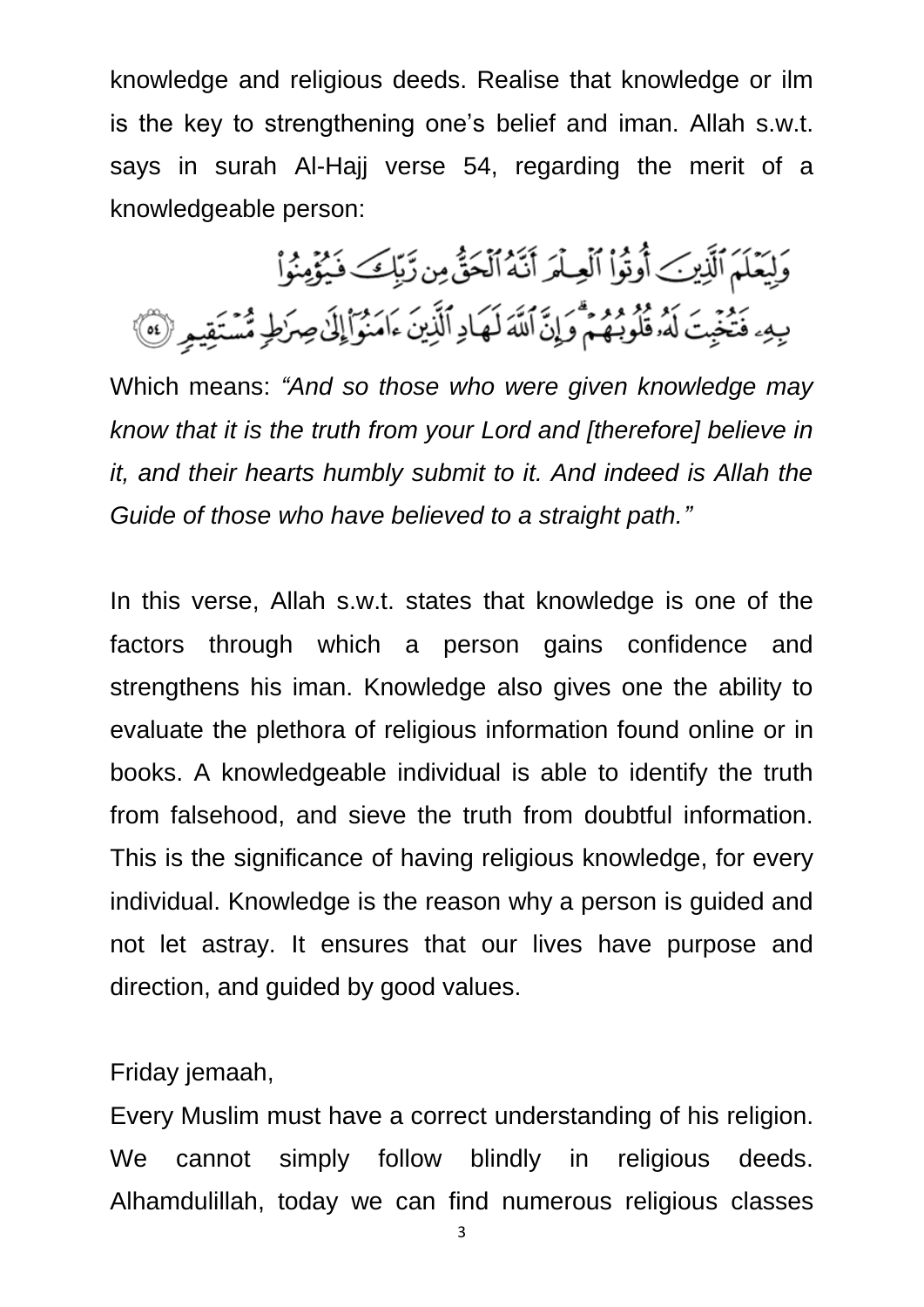held throughout the week, whether at the mosques or private centres. It will be a waste if, with the options available, there are still those among our family and friends who have yet to be able to attend these classes and learn the various religious knowledge shared at these classes.

Hence, if we have such family members and friends, take some time to ponder upon how we can encourage them to reap the benefits from these Islamic education programmes. Just as how we wish for goodness upon them in this life, we should strive to open the doors and present opportunities for our family and friends to achieve success in this world and the hereafter.

If we have family members or friends who are still too shy to attend religious classes, then try to introduce them to the asatizah who are accredited under the Asatizah Recognition Scheme. Or perhaps, we can gather our family and friends in our home and invite these asatizah to share their knowledge with us. Even if we have yet to become an alim, at least we have carved the path for our family and friends to know Allah and His Messenger s.a.w.

At the same time, if we already have basic religious knowledge, then work towards deepening and increasing our understanding. Do we not desire to be among those who Rasulullah s.a.w. mentioned in his hadith: *"Whomsoever that* 

4